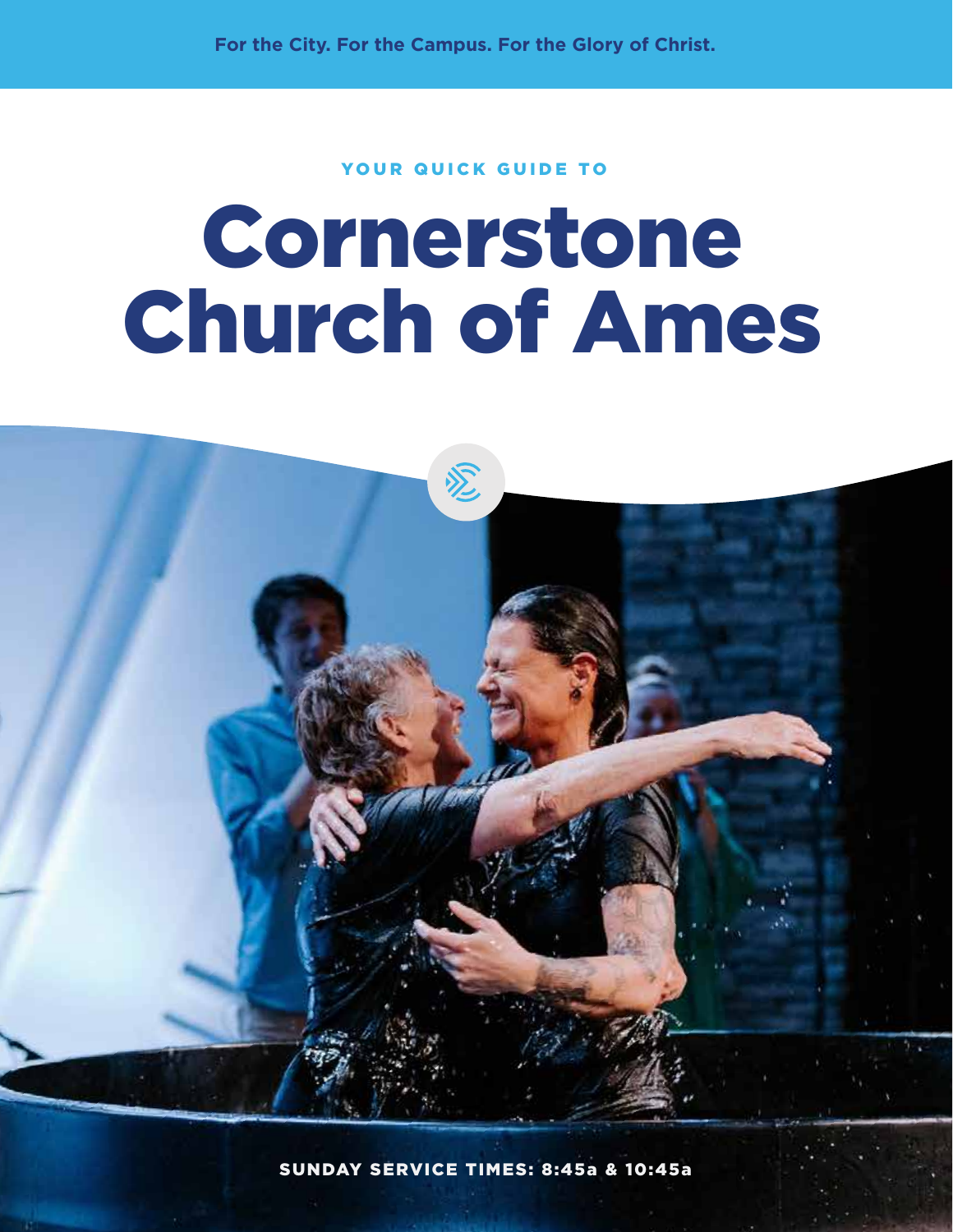## Our Values FOUR DIRECTIONS

**Gospel** Fueled DOWN<sup>O</sup>

**Gathered** Church UP<sub>(1)</sub>

Church Family  $IN<sub>Q</sub>$ 

**Outward** Facing OUT A









The greatest news in the world is not what we have done for God, but what God has done for us in Christ. This should shape & empower every aspect of life.

We place a high value on gathering as a church body to hear from God as the Bible is taught and to respond to God with worship and praise.

Beyond our weekend gatherings, we are faithful to pursue accountable relationships, to develop intentional friendships and live out the "one anothers" of scripture.

We want others to know Christ, so we share the love of Jesus as we speak the Gospel & show the love of Jesus as we live for the good of our neighbor.

## **Our Vision CTWO DISTINCTIVES**



THE SALT COMPANY

## **Next** Generation

THE SALT NETWORK

## Sending Church





We believe the university is the most strategic mission field in the world, so we prioritize reaching students through our college ministry.

Our measure of success is not our seating capacity, but our sending capacity. As we strive to be a vibrant Gospel church in Ames, we want to fuel a multiplying Gospel movement through church-planting.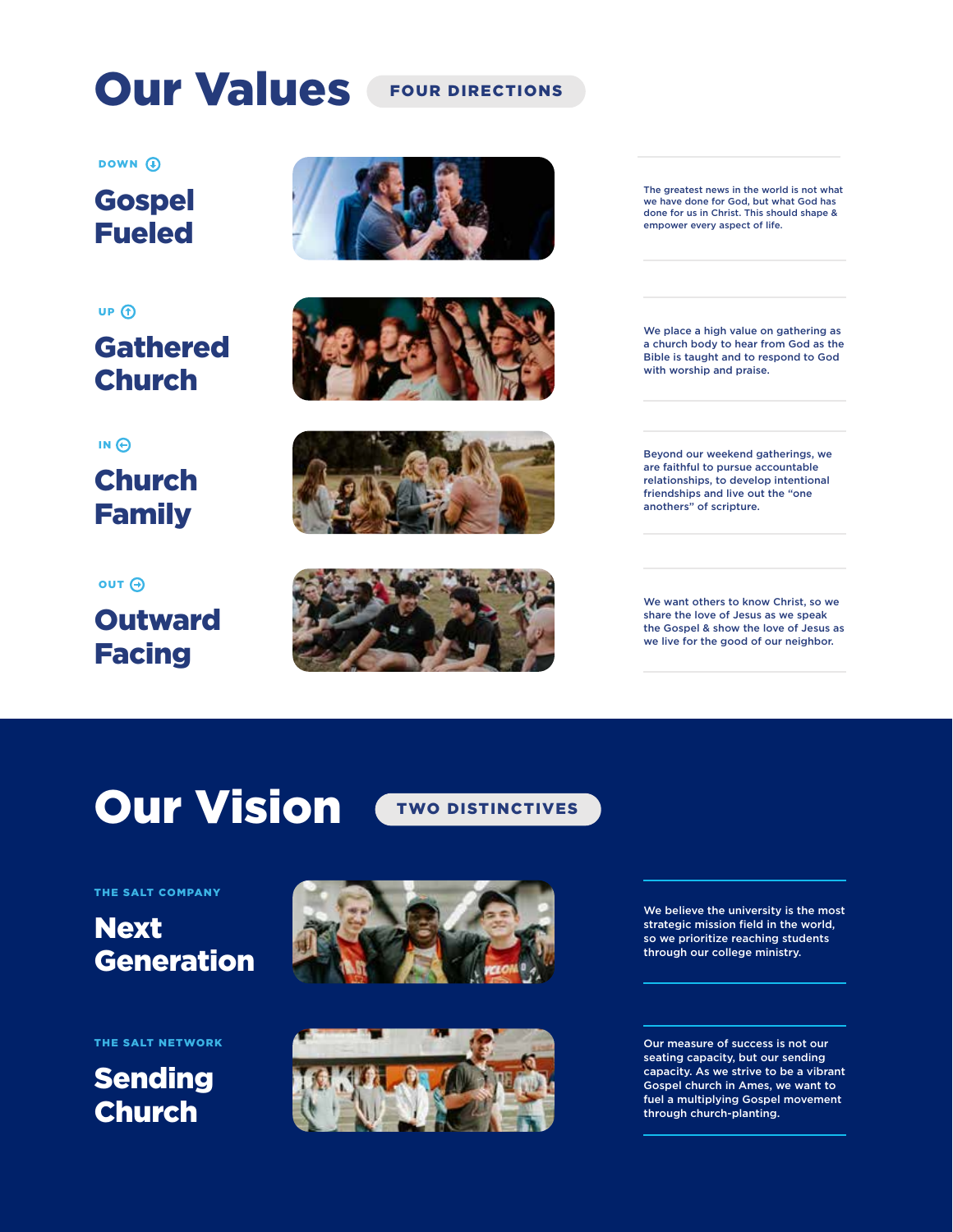## Our Ministries LEARN MORE













A place on Sunday mornings for kids (infant–5th) to gather in a safe, gospelcentered environment & learn about Jesus.

A place for middle & high schoolers to gather & grow in Jesus through teaching, worship, and small groups on Wednesday nights.

The Salt Company gathers Thursday nights for students & college-aged adults to hear biblical teaching & worship together.

Connection, recovery & life-stage groups exist to live out our Bible, Community, Mission rhythms in smaller groups during the week.

Multigenerational contexts designed to provide biblical literacy, training, & practical application for wise living.

### **Cornerstone** Kids

### **Cornerstone** Youth

## **College Ministry**

## Connection **Groups**

Equipping **Ministry** 



Establishing long-term relationships with those in our community to be a caring, gospel-fueled neighbor and friend to all.

**City** Ministries



Strategically reaching the nations through international student ministry and sending disciples for church-planting with global partnerships.

**Cornerstone** Global